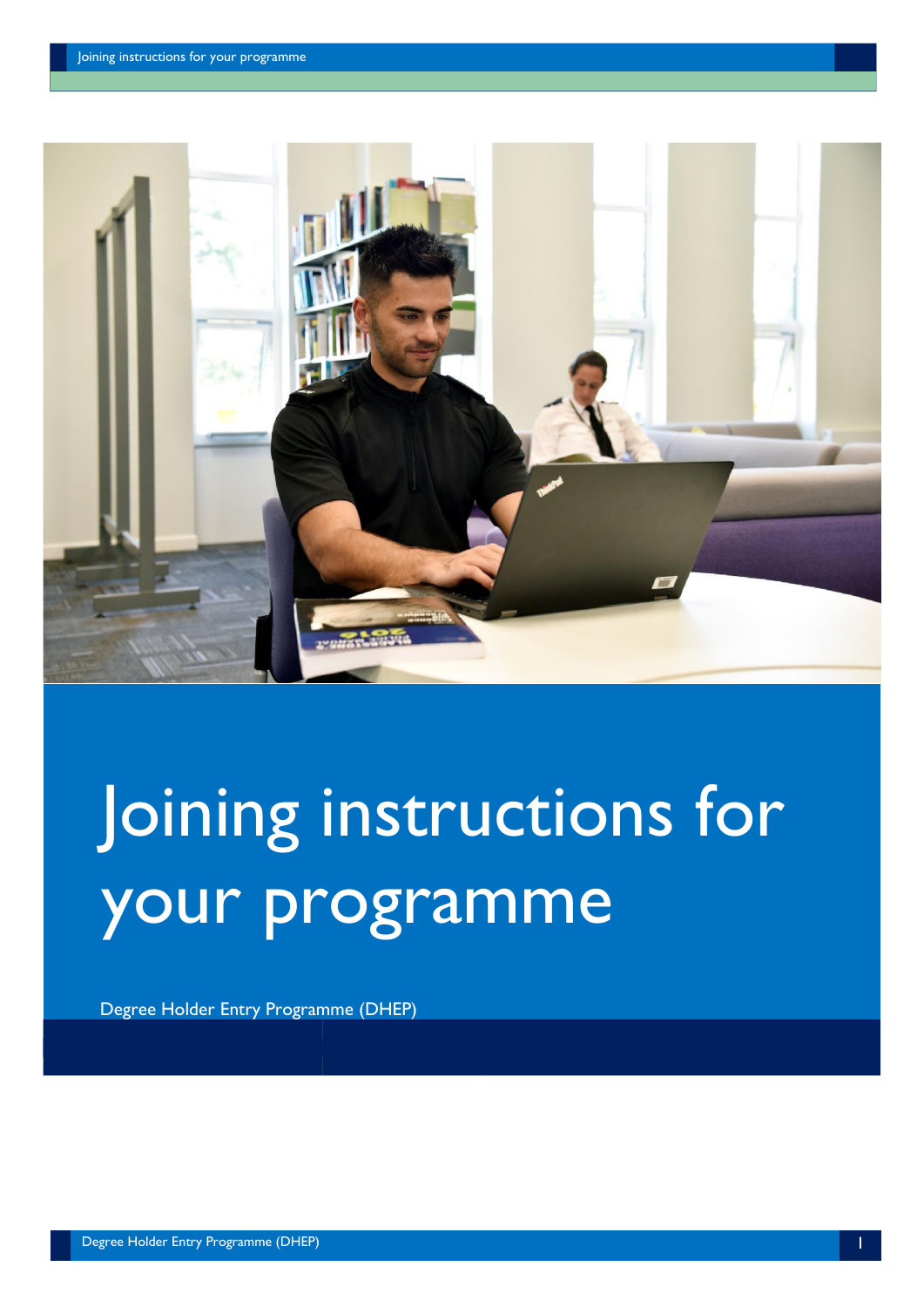



# **Contents**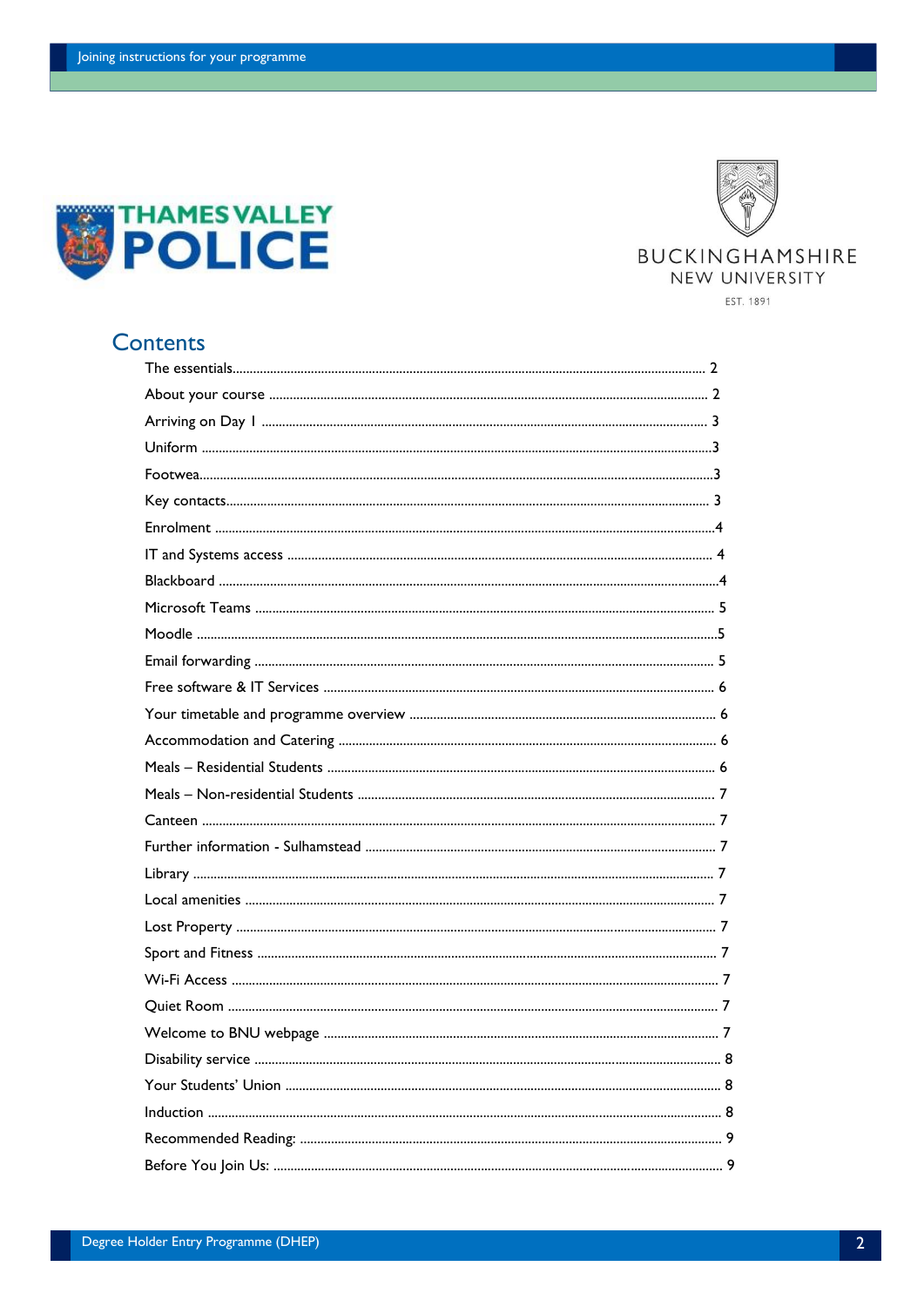# Welcome to Thames Valley Police and Buckinghamshire New University

We are looking forward to you joining our Police Constable Degree Holder Entry Programme at Thames Valley Police Training Centre.

At BNU, we pride ourselves on the support we offer our students to succeed in their academic learning and creating graduates ready for employment. This information pack has been created by the BNU Welcome Team and your Programme Leader, John Nesbitt, to provide you with information that you will need for a successful start at BNU. Please read it carefully before you join us.

# The essentials…

About your course You are about to start on a two year graduate diploma in Professional Policing Practice. At the start of your programme of study, you will be given an outline of the whole two years, with key times and dates indicated so that you will be able to see the programme in its entirety and be able to plan your work. The programme will include a combination of a combination of trainer and lecturer–led workshops, individual and group activities, and self-directed learning, all of which will be delivered through a blend of face-to face and online delivery .

\*\*\*\*\*\*

#### COVID-19 Information for Sulhamstead

Sulhamstead is a COVID-19 Safe environment. Please adhere to the following:

All visitors must comply with social distancing and ensure wherever possible you remain at least 2 metres from any other person. FACE COVERINGS MUST BE WORN AT ALL TIMES within all buildings.

Please wash your hands immediately upon arrival and then regularly throughout the day. Please sanitise work spaces before and after use with the products supplied. Use hand sanitiser whenever entering a new environment.

Access to Sully's Restaurant will be restricted in order to achieve social distancing. This is achieved through a strict time slot; your trainer will inform you of your allocated meal time. Please ensure

you thoroughly wash your hands prior to entering the Restaurant. FACE COVERINGS MUST BE WORN AT ALL TIMES within Sully's Restaurant when not eating or drinking.

Lessons will be held in classrooms appropriate to the number of people, to take social distancing into account.

Please note that the Gym and Library are closed until further notice.

\*\*\*\*\*\*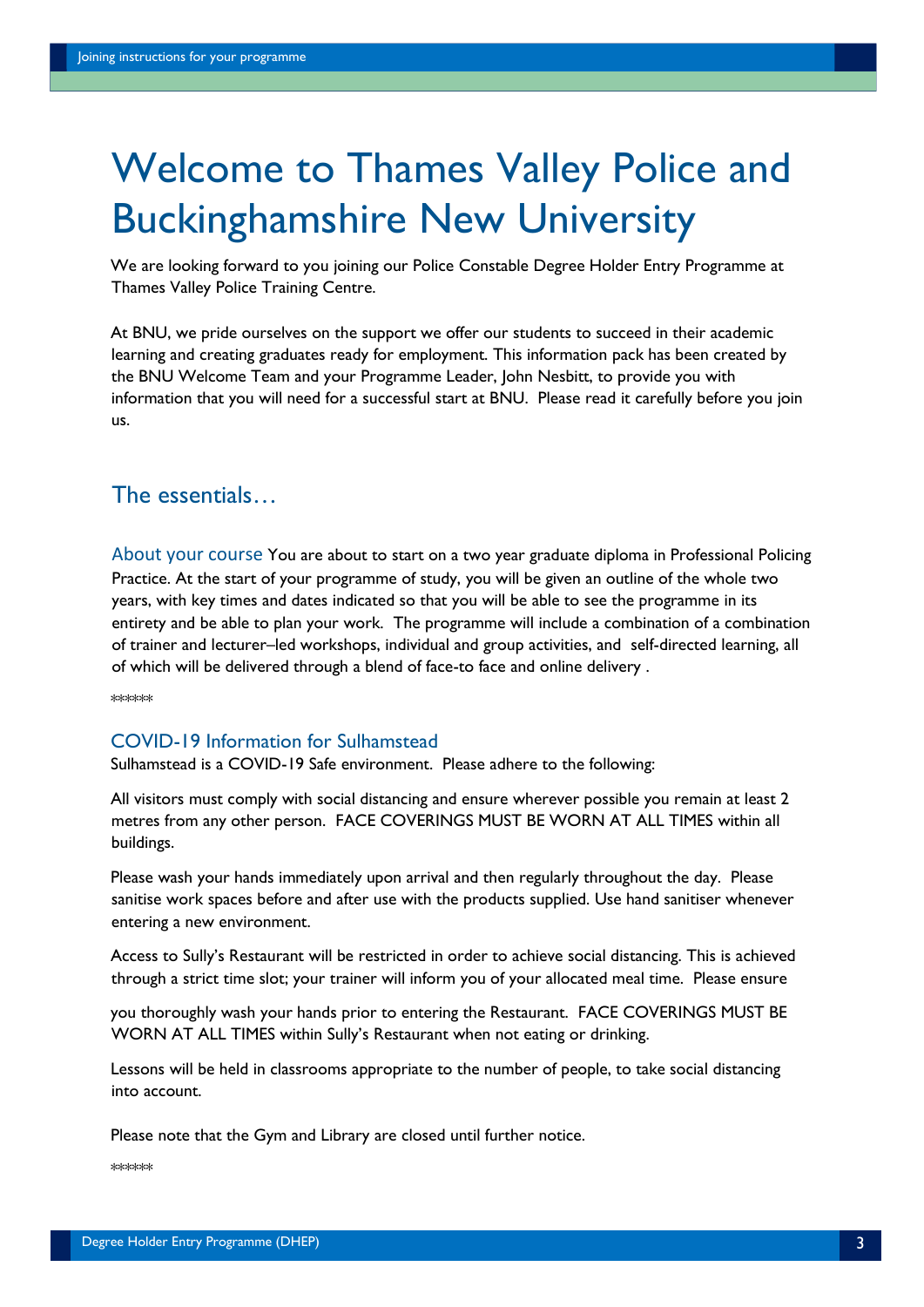#### Arriving on Day 1

The location for the face-to-face training will be the Thames Valley Police Force Training Centre Sulhamstead, Reading, Berkshire RG7 4DX Please look at the attached Training Centre Location Map for further details.

Sulhamstead is the main training site for the Thames Valley Police. Please park in the Main Car Park, then sign in at Reception in the White House.

- You will be given a temporary fob which will give you access to the buildings at Sulhamstead.
- Details of your classroom will be on the screen in Reception. Please make your way to the classroom in good time; your first day will start at 0930 hrs.
- Please bring photographic identification with you (e.g. passport, driving licence) for the trainer to check.

#### Uniform

Uniform is usually issued during the first week. Until then, please wear smart business dress (jeans are not allowed). You will also need fitness clothing and trainers for the fitness sessions.

If you are residential, it may be a good idea to bring enough clothes for the week, in case there are any issues with the uniform.

Upon issue, this will become your standard classroom dress.

#### Footwear

You will need to buy your own footwear before you start, ready for when you are issued with your uniform. Please note you are unable to wear your uniform without your footwear.

For guidance on what is acceptable, please see the 'Foundation Training Standards of Dress' information on Moodle. Suggested retailers include:

- <http://www.patrolstore.com/>
- <http://www.niton999.co.uk/>
- <http://www.police-supplies.co.uk/>

#### Key contacts

- John Nesbitt, Programme Lead john.nesbitt@bucks.ac.uk
- TVP People Services peopleserviceshelpdesk@thamesvalley.pnn.police.uk
- TVP Foundation Learning Team Foundation.Learning@thamesvalley.pnn.police.uk

#### **Enrolment**

Now that you have your student ID you can get yourself set up on our systems. Please follow the instructions below to get started before you arrive.

- 1. Familiarise yourself with guidance to complete the process here as part of our dedicated Welcome to BNU page [-](https://www.bucks.ac.uk/degree-holder-entry-programme) <https://www.bucks.ac.uk/degree-holder-entry-programme>
- 2. Activate your IT Account. Your BNU IT account username is made up of your student ID followed by @bucks.ac.uk. For example 20905674@bucks.ac.uk.

You must activate your IT account by resetting your password and following the instructions available at https://mypassword.bucks.ac.uk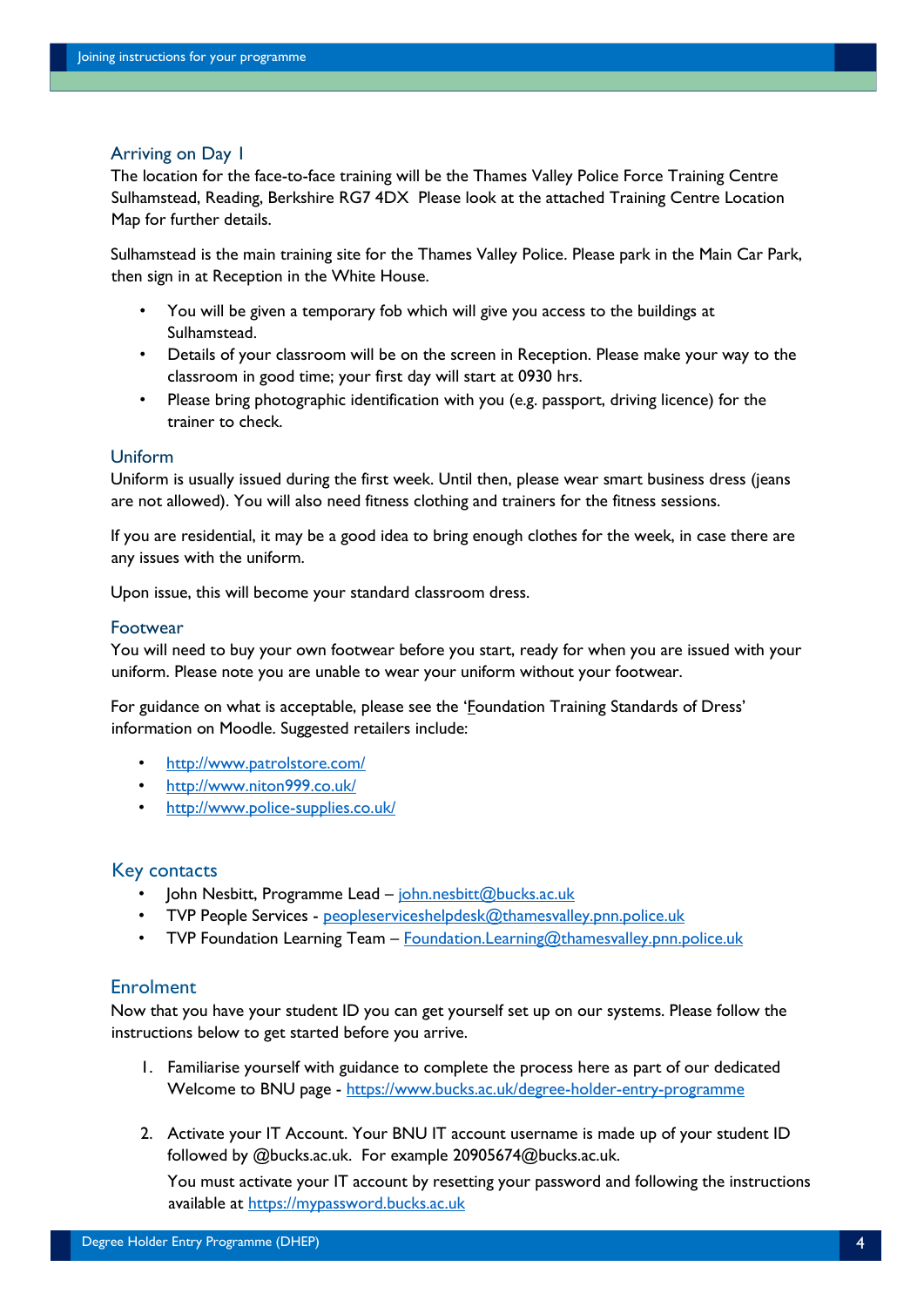- 3. In order to get a BNU Student ID Card you will need to email a photo directly to the Student Centre at BNU. You will need to ensure that this is sent 2 weeks prior to the first class so that it can be brought to your first session by the BNU team. Photo guidelines:
	- The photo must show your full face, without any covering (unless for religious or medical reasons).

The following formats are accepted for ID photos – JPEG, PNG, BMG, GIF or Microsoft documents saved as a .docx. format. Please send this as an attachment quoting your 8 digit Student ID Number to student.centre@bucks.ac.uk

#### IT and Systems access

Throughout your programme you will be using a variety of different systems to support your learning. During your first week you will be issued with a mobile phone and laptop, there are also workstations at Sulhamstead which can be used to access the systems.



#### **Blackboard**

Blackboard Learn is the Virtual Learning Environment (VLE) used at Buckinghamshire New University.

Here you will find all your course materials and other important information about university services. You will also use Blackboard to join online workshops and discussion forums, and to undertake other learning activities. To submit course work you will need to use TurnitinUK which is also accessed from Blackboard. All students and staff have access to Blackboard and once you have received your BNU username and you have activated your account by resetting your password, you are ready to log in. You can access Blackboard at [https://my.bucks.ac.uk](https://my.bucks.ac.uk/) and login using your BNU username

(studentID@bucks.ac.uk e.g. 12345678@bucks.ac.uk) and your password. Training will be given early in the programme, so that you can make best use of its features to support your learning. Learn more about Blackboard here.



#### Microsoft Teams

-

Microsoft Teams allows you to collaborate with your teacher and other fellow BNU students through instant messaging, online meetings (audio calls, video calls and screen sharing) and sharing of documents (create, share and store files). MS Teams will be particularly useful if you're doing research work/projects as a group and you have a need to collaborate often.

All BNU students can access Teams on the web through Office 365 but you have no permission to create Teams. Only your teacher can create a Team.

You must always ensure you are sharing personal data only with those who have a strict need to know. Please refer to the University'[s Data Protection Policy](https://bucks.ac.uk/__data/assets/pdf_file/0026/9548/Data_Protection_Policy.pdf) for further information. Accessing MS Teams: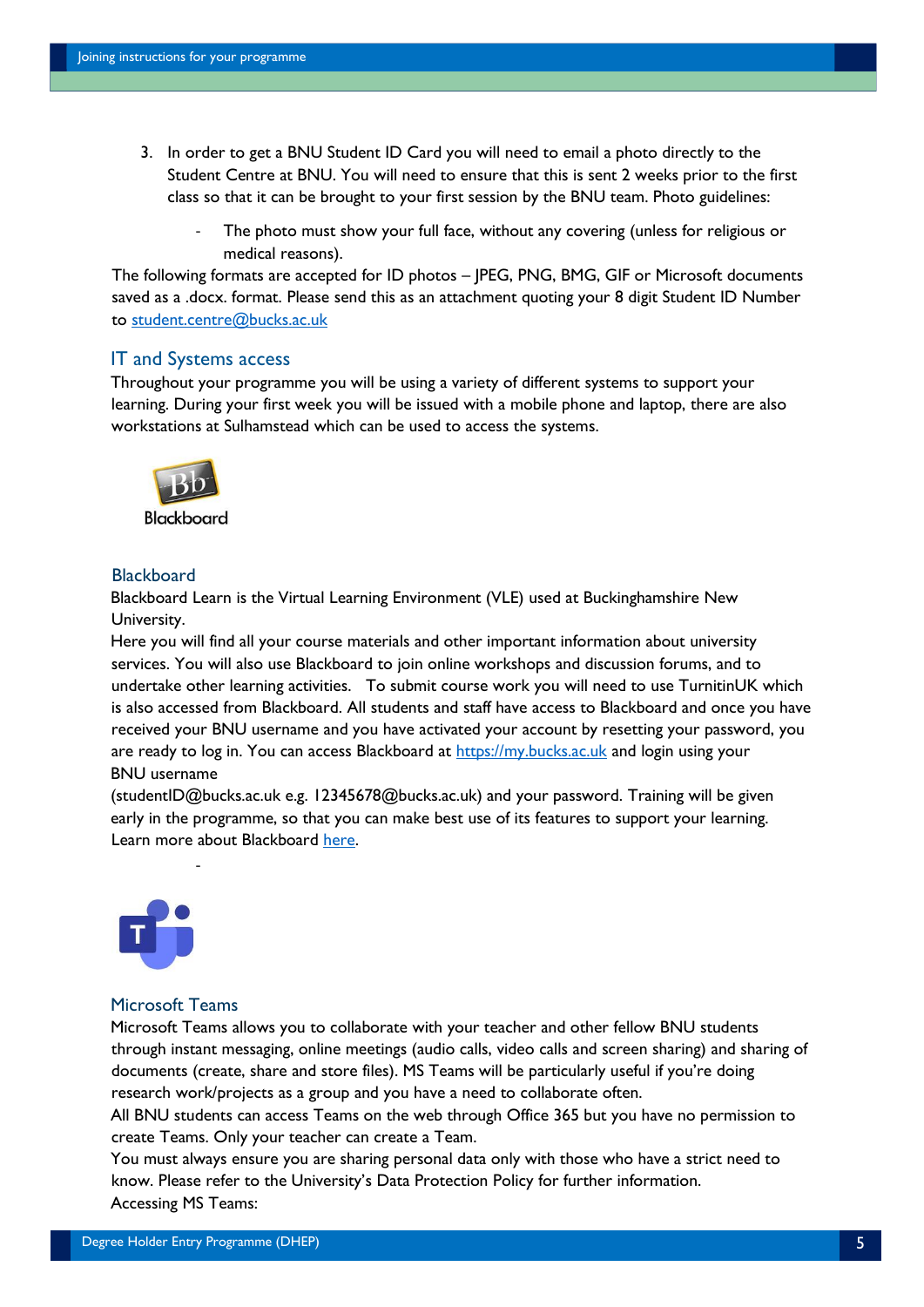You can access MS Teams using your web browser [on https://teams.microsoft.com](https://teams.microsoft.com/) and sign in using your BNU username (studentID@bucks.ac.uk e.g. 12345678@bucks.ac.uk) and password. For full details and help guides go to<https://bucks.ac.uk/students/ist/software>

# moodle

#### Moodle

Like Blackboard, Moodle is also a virtual learning environment. TVP have used Moodle for a number of years to provide Police Officers and Police Staff with learning opportunities across a multitude of different subjects. Whilst Blackboard will be used as the primary tool for learning on this programme, there will still be a need for you to use Moodle for more generic police related learning. On Moodle you will find many useful police related documents, e.g. a map of the training facilities at Sulhamstead and information relating to the police pension, standards of dress, employee and the police federation.

You will be given access to Moodle prior to your start date. A username and password will be sent to your personal email address.

#### Email forwarding

The University will be sending important communication, including emails from tutors and receipts from Turnitin submissions, to your allocated BNU email address. This is not an email you can log into (no mailbox to send and receive emails), but rather an email address of the format <studentID>@bucks.ac.uk i.e. 20905674@bucks.ac.uk. To receive all communications, you need to ensure your University email address is setup to forward emails to your personal mailbox. For all new students, this has already been setup to forward emails to your personal mailbox you gave us before enrolment. If you want to change to a different email forwarding address, vis[it](https://bucks.ac.uk/students/ist/email)  [https://bucks.ac.uk/students/ist/email.](https://bucks.ac.uk/students/ist/email)

#### Free software & IT Services

While you're studying at Bucks, you have access to a wide range of IT facilities and services. You can download free software like Microsoft Office 365 on your personal devices. You also have access to onsite free Wi-Fi, print, copy and scan services and Microsoft OneDrive cloud file storage, etc. You can find out more about the IT services available to you at [https://bucks.ac.uk/students/ist/info-newstudents](https://bucks.ac.uk/students/ist/info-new-students)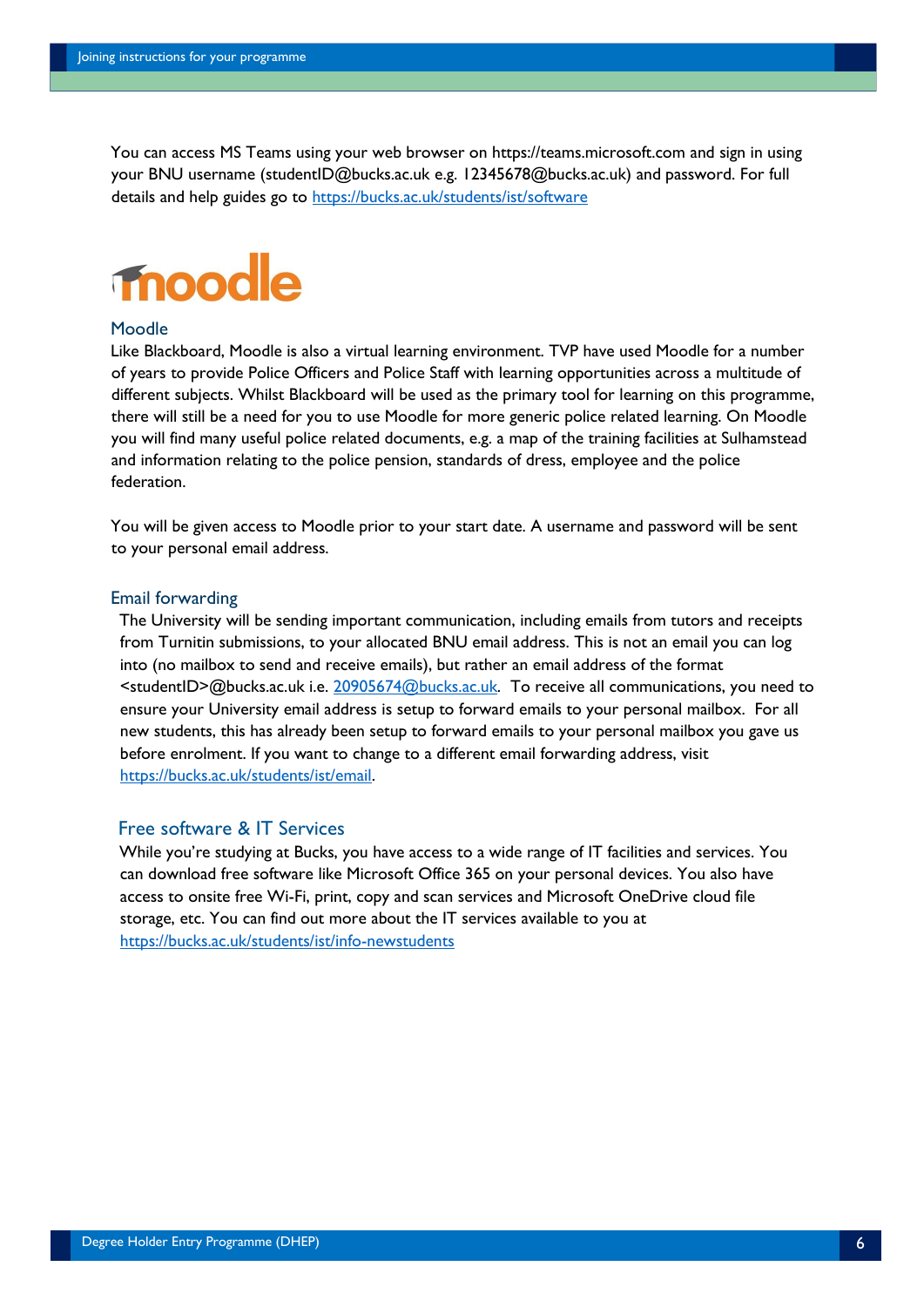#### Your timetable and programme overview

Your timetable will be published on BlackBoard identifying which sessions will be taking place throughout your year of study. The timetable will help you to identify periods of face to face and remote learning, as well as operational commitments and annual leave where appropriate.

#### Accommodation and Catering

If you live 20 or more miles away as the crow flies, you are entitled to accommodation at Sulhamstead during face-to-face training. If you qualify, please fill in the Accommodation at Sulhamstead Booking Form attached and return to Reception as stated.

Rooms are booked for Monday night through till Thursday night. Accommodation is not available on Sunday nights. Room keys will be available to collect from Reception lunchtime onwards.

Please note that:

- All rooms are single, with en-suite facilities and a TV. Bed linen is provided. Towels and toiletries are NOT provided.
- If you wish to leave the site in the evening, please leave your bedroom key with Reception.
- Keys must not be taken off site.
- You must vacate your room by 0900 hrs on Friday. Please ensure that you strip your bed and hand your key in to Reception, leaving the room clean and tidy. Please take all your belongings with you.
- There is a financial penalty system in place for abusing the rooms.
- On the rare occasion that we are full, students may be placed in a local, external hotel. You will be contacted if this is the situation.
- PLEASE NOTE It is not permitted for any bedrooms to be entered until after 1500 hrs (on the initial day of arrival). This also includes decanting of luggage into rooms.

#### Meals – Residential Students

Residential students are entitled to free breakfast and evening meals (excluding breakfast on Monday and evening meal on Friday). Lunch is not included.

#### Meals – Non-residential Students

No meals are included – lunch is available to purchase in the Canteen.

#### **Canteen**

- Tea and coffee can be purchased, with a vending machine for soft drinks.
- You may eat your own food in the canteen; there are two fridges and microwave ovens available for use.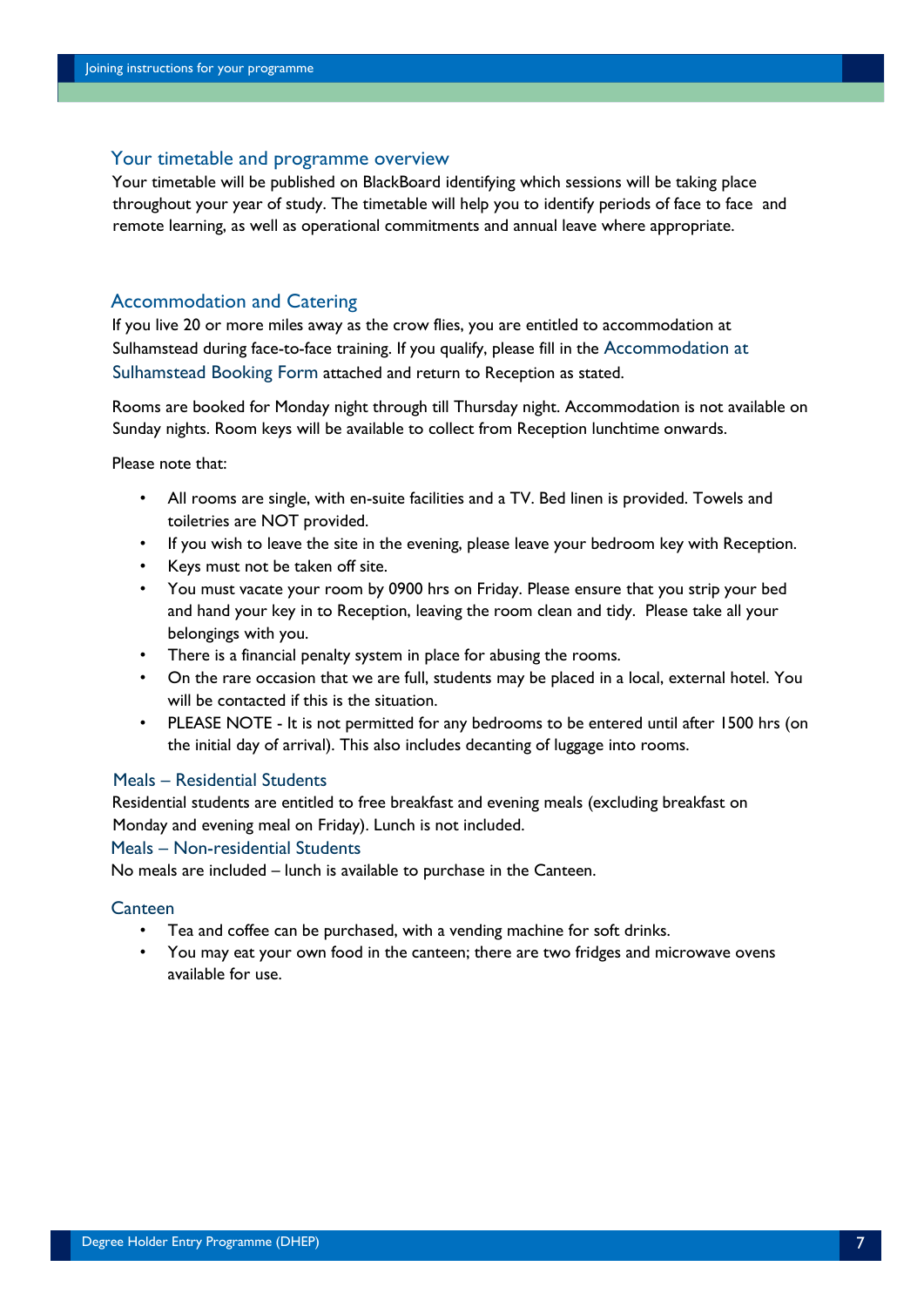#### Further information - Sulhamstead

#### Library

The library at Sulhamstead is situated on the second floor of the Training Block within the Learning Zone and is open during working hours. If you have any issues or questions regarding the library facilities, you can contact the librarian on librarian@thamesvalley.pnn.police.uk

#### Local amenities

There are pubs, restaurants and shops a short drive from the site if you wish to use them.

Please note that access to public transport is limited from the site.

#### Lost Property

Any items left at Sulhamstead will be handed in to Lost Property. Please email SulhamsteadReception@thamesvalley.pnn.police.uk for more information.

#### Sport and Fitness

There are sporting facilities on site, including a gym in the Personal Safety Training Centre (PSTC). All TVP officers and staff are entitled to use the gym once they have completed an induction. Further information will be provided once you have started.

#### Wi-Fi Access

A Wi-Fi code will be emailed to you prior to your start date. The code will be for you to use whilst on site at the training centre.

#### Quiet Room

A quiet room is available for students who require one for religious, health or personal reasons. Please speak to a member of the Reception Team at the start of your training course and they will be able to provide you with further information.

#### Welcome to BNU webpage

The Welcome to BNU Page is a useful source of information on the different resources available to you. We will keep this page regularly updated to ensure that you get the right information for you and your programme. Go here to understand more about student support, University resources, learning and development and library resources. [https://www.bucks.ac.uk/degree-holder-entry](https://www.bucks.ac.uk/degree-holder-entry-programme)[programme](https://www.bucks.ac.uk/degree-holder-entry-programme)

#### Disability service

The University Disability Service aims to help ensure that you get the most from your experience on the programme, in an inclusive learning environment.

It offers a wide range of continuing advice and support for those with dyslexia, medical conditions, mental health difficulties and other disabilities.

Offices are available at both University campuses (the High Wycombe helpdesk is in North Wing; the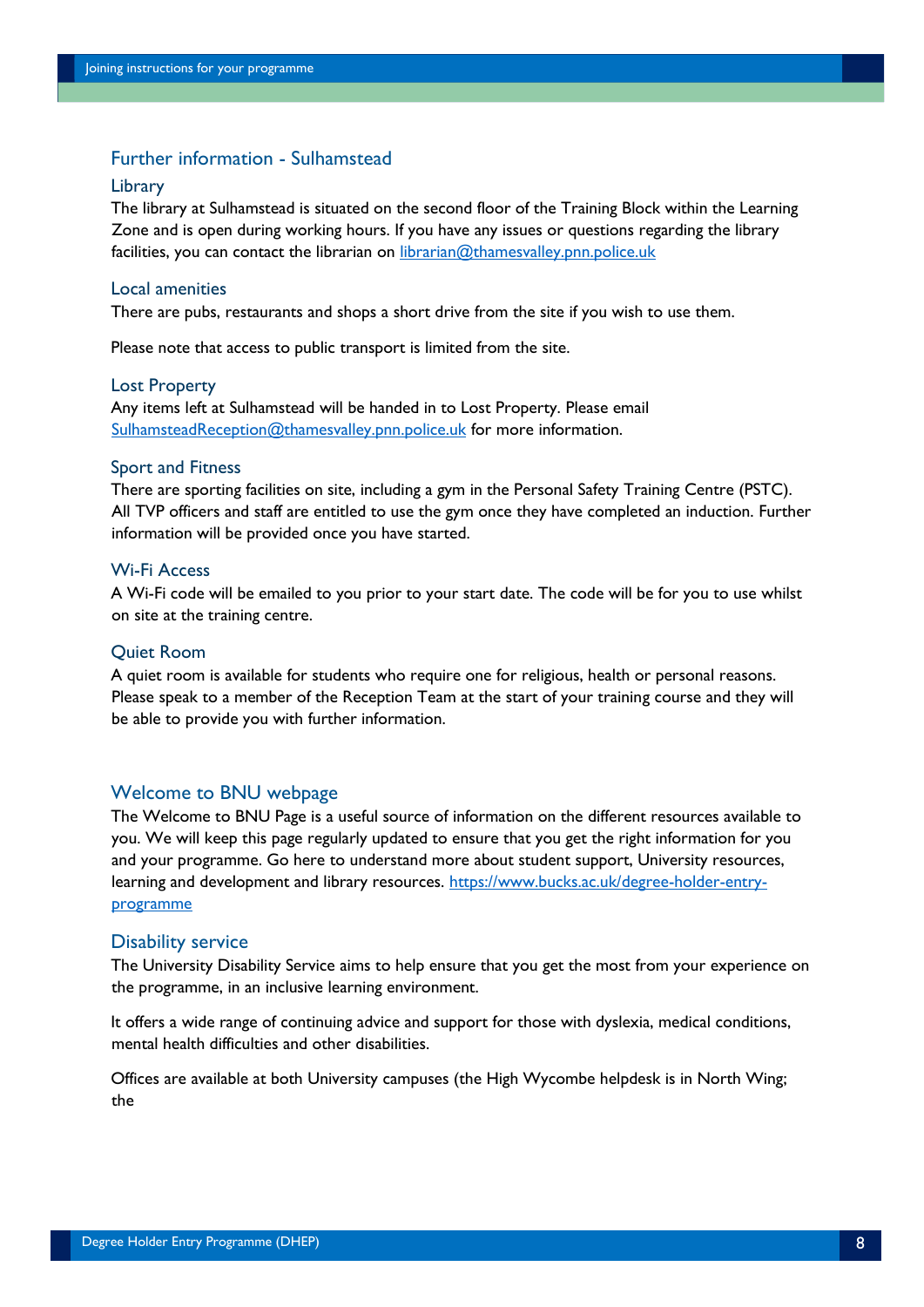Uxbridge helpdesk is on floor two) or you can phone on 01494 605049 or email them on disability.service@bucks.ac.uk. You can also find more information via the Disability Service organisation on Blackboard.

Thames Valley Police have their own Workplace Needs Support Service, however If you feel that you may need additional support, please first contact the Team at disability.service@bucks.ac.uk*.*

#### Your Students' Union

As a student of Buckinghamshire New University you are automatically a member of Bucks Students' Union, widely recognised as one of the best students' unions in the UK, and thanks to unique initiatives like The Big Deal you can access one of the broadest and most diverse extracurricular programmes in the university sector, completely free of charge.

To find out more about how your Student's Union (ranked in the top 3 in the UK) can help support and inspire you through your studies at Bucks visit https://www.bucksstudentsunion.org/

#### Induction

The timetable below gives you an idea of what your first week will typically look like. Please keep in mind that this may be subject to change.

Schedule for first week

#### Day 1

09:30 – 12:00 – Your official welcome and Introduction to your new programme. If you have any needs, concerns or expectations they will also be explored during this time.

13:00-15:00 – Within this period you will start to explore some of the Information technology that you will use within the programme and your police role. You will also be issued with your own work laptop and mobile phone.

15:00-17:00hrs – let the learning commence…your first subject will be 'Understanding the Police Constable Role Part 1'.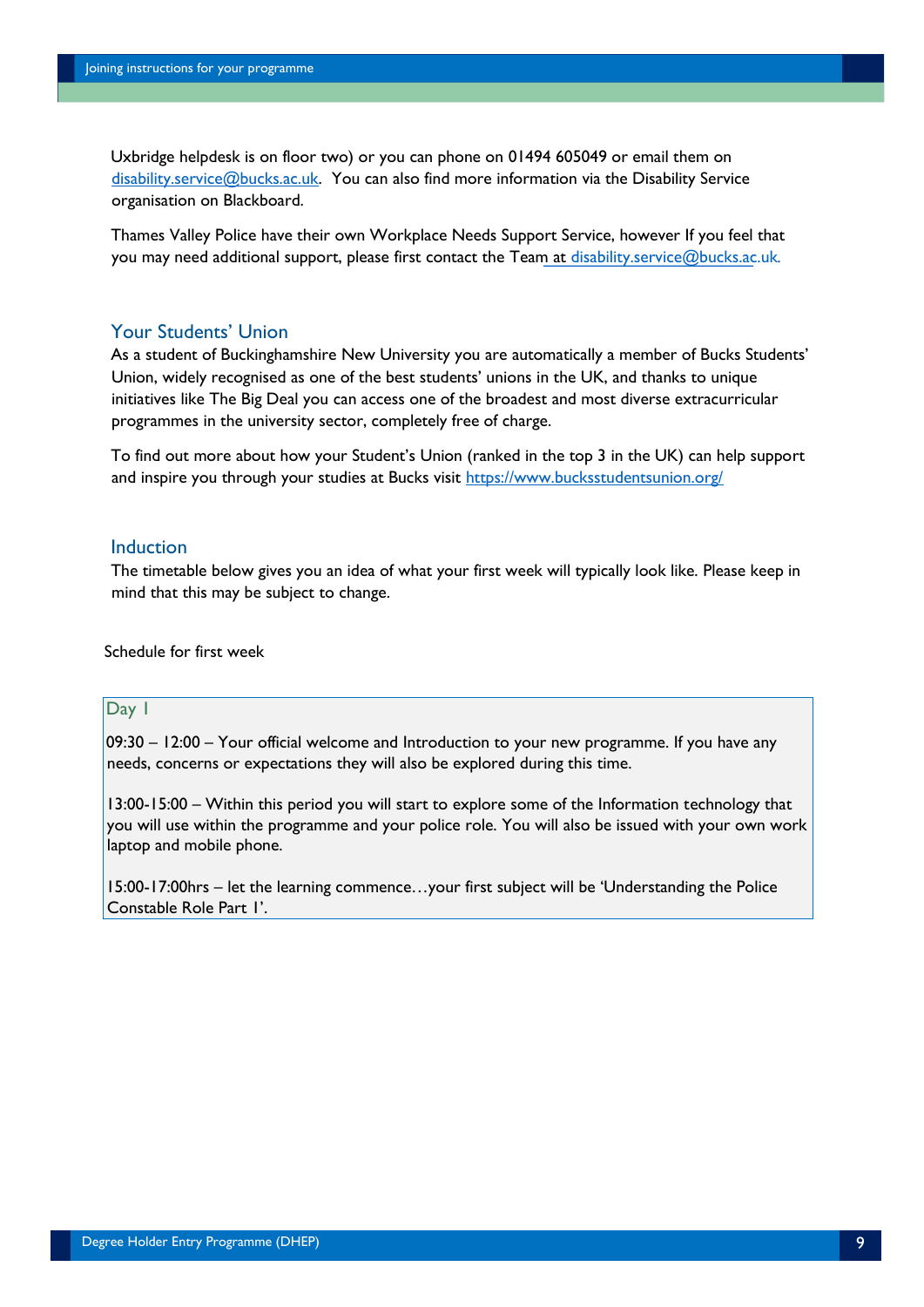#### Day 2

09:00-11:00 - 'Attestation Practice and Ceremony'. Before being sworn in as a Constable and receiving your police powers, all police officers including Special Constables must be formally attested before a Justice of the Peace. You will have the opportunity to practice the attestation before taking part in the ceremony .

11:00-15:00 - The most important lesson of your new career 'The Code of Ethics and Standards of Professional Behaviour'.

#### Day 3

09:00-10:00 – The day will start with a lesson on 'Manual Handling'.

10:00-17:00 – Within your new role, having the knowledge and skill to conduct first aid is paramount!

Within this period you will start to gain this knowledge and put some of the skillsi into practice.

#### Day 4

09:00-16:00 – Within this period you will refresh your first aid learning from the day before, as well gaining further knowledge and skills.

16:00-17:00 – For the last part of the day you will take part in a fitness test which is conducted by our Physical Development Services (PDS) departmen t.

### Day 5

09:00-16:00 - It is key that as a police officer you have the knowledge, understanding and skill to not only protect yourself, but to protect your colleagues and the public too. In order to achieve this you will cover an array of subjects delivered by our PDS department throughout your programme but it starts here!